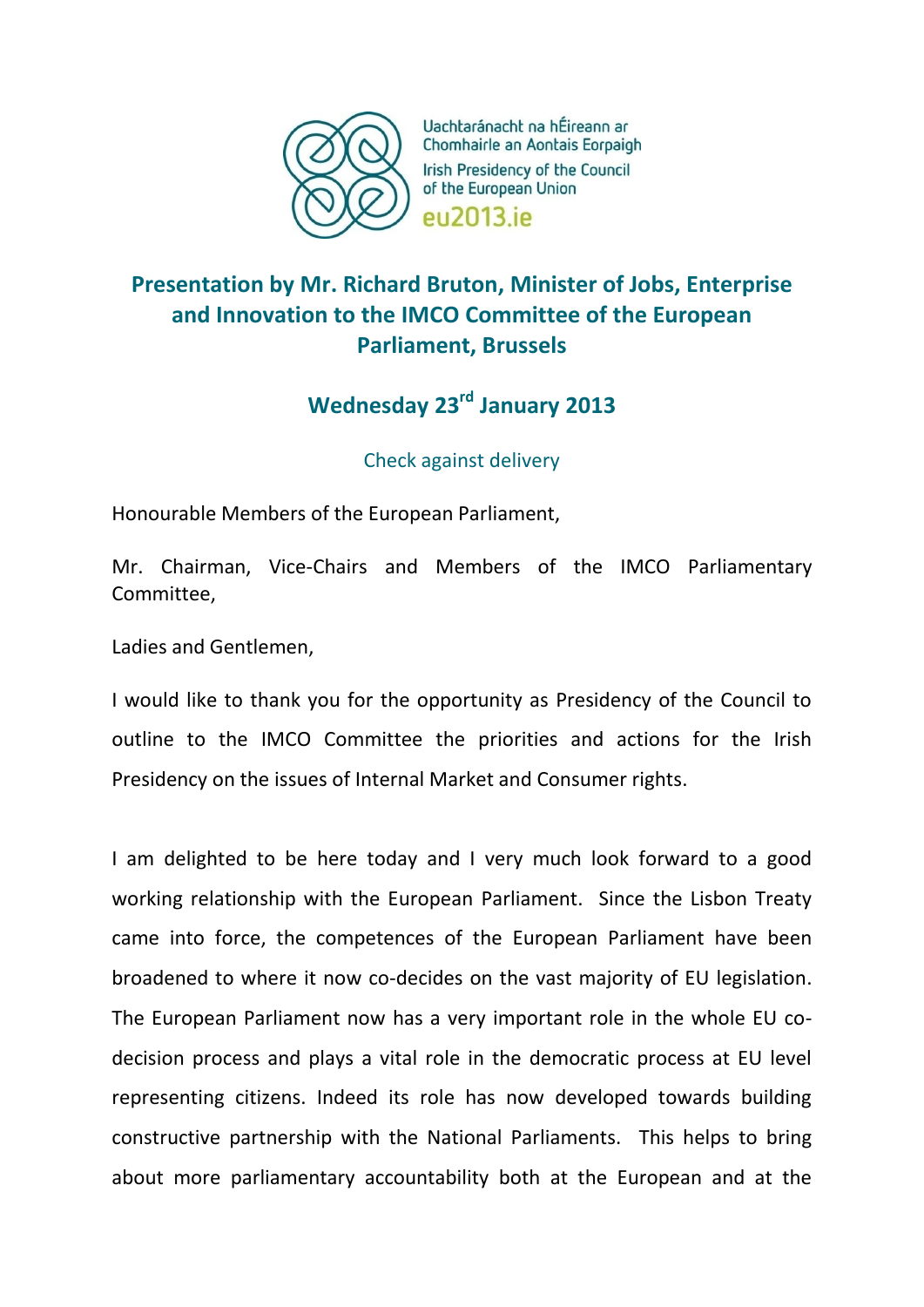National levels. Under our Presidency we will adopt a pragmatic and constructive approach to engagement with the Parliament.

I would like to thank colleagues from the Cypriot, Danish and Polish Presidencies for advancing some of the key measures under discussion here today.

## **Single Market**

The global nature of the current economic downturn underlines in a stark way the necessity of the founding logic of the European Union. It demonstrates more than ever the deep connections between our countries and the common risks that we share. The Union and its institutions have a long record of overcoming difficulties and building consensus that respects our diversity and the reality of our shared interests. I particularly want to express my thanks to the Chair, Mr. Malcolm Harbour whom I've met on several occasions for his sustained personal dedication to the jobs and growth agenda and I commend the stalwart commitment of this Committee to ensuring the best interests of the internal market and consumers are reflected in relevant legislation.

Economic recovery, sustainable growth and job creation requires the removal of barriers to competitiveness. That is why it is so necessary to unlock the full potential of the Single Market. The European Council has in its December 2012 Conclusions called upon the Council and Parliament to conclude remaining SMA I files as a matter of urgency, in particular, those on Professional Qualifications, Public Procurement, Posting of Workers and e-signatures.

The EU's Single Market has delivered enormous benefits to both businesses and consumers across the EU and has the potential to strongly boost the EU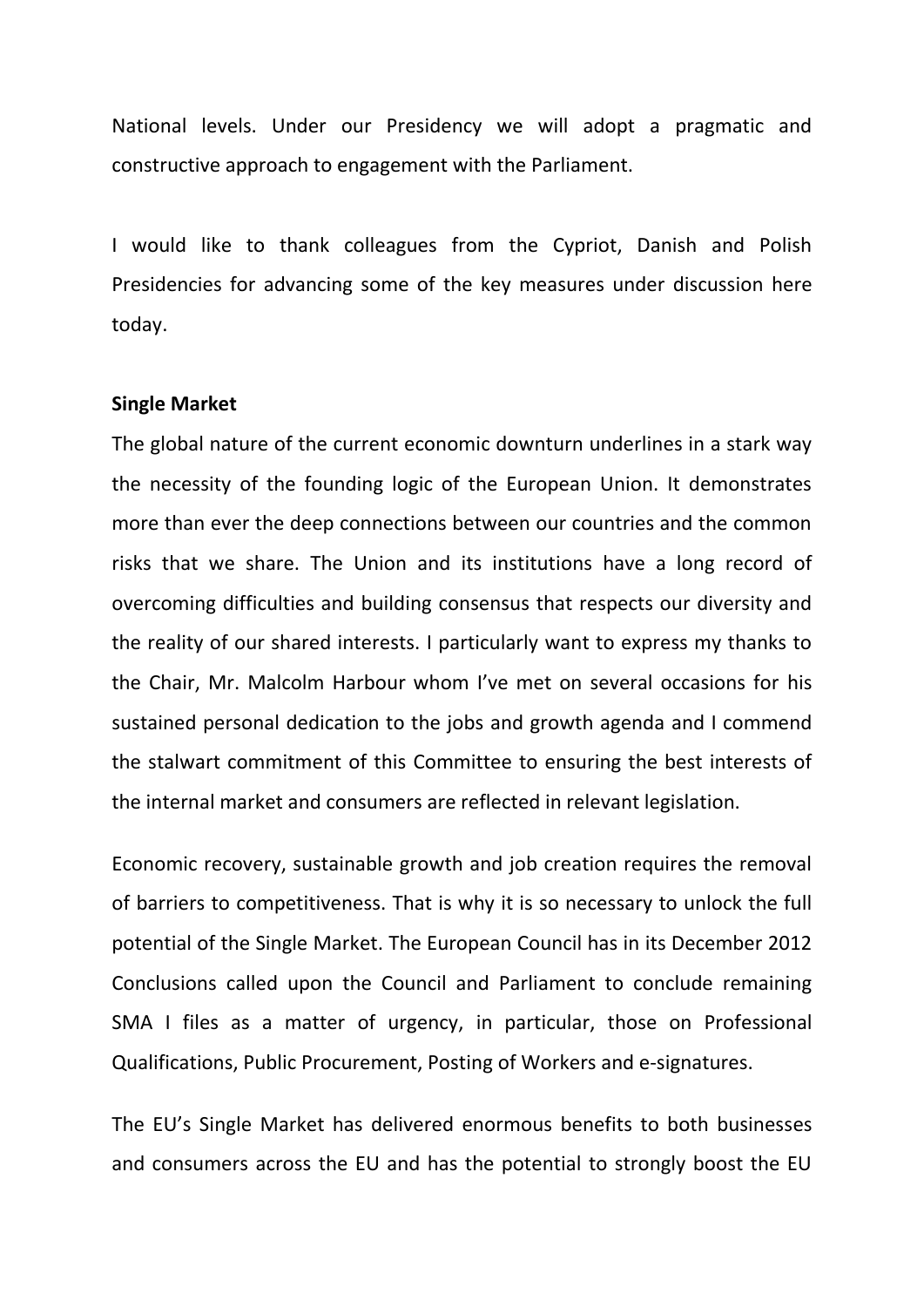economy well into the future. It is estimated that the elimination of all intra-EU barriers to trade over ten years would increase the EU's GDP by 14%. The European Commission found that abolishing restrictions in the services sector could boost GDP by 2.6%. In that context, keeping the momentum behind building and deepening the single market in Europe is very important.

I will endeavour to do my best to facilitate agreement between the Council and Parliament on the remaining Single Market Act I files.

Legislation underpinning the Single Market needs to meet the criteria set by technological progress of the last 20 years; it needs to lower the transactions costs (for SMEs in particular) and it needs to provide better protection and facilities for workers moving internationally.

The Irish Presidency will actively monitor the progress achieved on all Single Market files and will regularly report to Coreper and Council. With this kind of active dossier management system, the Presidency would like to respond swiftly and efficiently to emerging problems which need to be addressed at political level. In particular, we will try to find agreement with the Parliament on the Public Procurement Package, the Accounting Directive, Auditing measures and the proposals on mutual recognition of Professional Qualifications and Posting of Workers.

We look forward to the forthcoming publication of the individual legislative proposals of the Single Market Act II in the course of spring 2013 as promised by the Commission. We welcome the recent delivery by the Commission of three of the SMA II measures and welcome the speedy delivery of the remaining proposals. We will seek to advance them as far as practical at Council Working Group.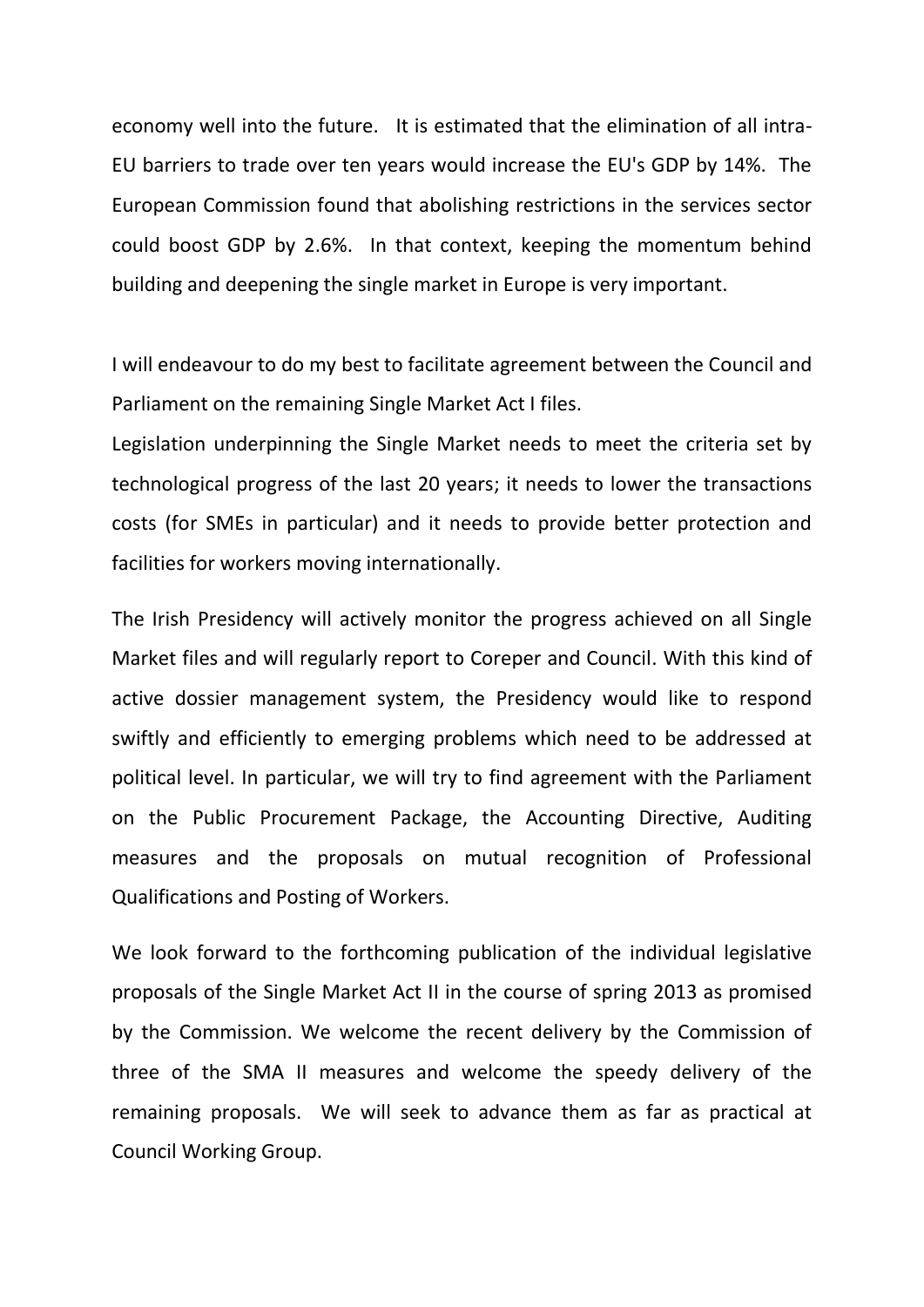Only by embracing the digital revolution can the EU hope to compete globally in the 21st century. Growth in the digital economy will promote cross-border commerce and improve competitiveness, delivering long-term advantages for business and consumers alike.

We will continue to advance measures which help to build the Digital Single Market and which build confidence in cross border transactions, for example in the areas of e-signatures as well as progress on the Intellectual Property Package including a Directive (Copyright) on Collective Rights Management which also covers the issue of multi-territorial licensing of rights for the online distribution of musical works. We are also proposing a dialogue on the Copyright regulatory framework during our informal Competitiveness Council on 3 May next.

The existence of strong, transparent and accountable collective management regimes is seen as vital for the Digital Single Market, where solutions to many copyright issues may centre around licensing. In parallel with legislative work, we are proposing that Ministers will have a debate in Council in May on the Commission Communication on licensing in Europe, as well as on the opportunities and challenges for moving towards a Digital Single Market.

We will continue in Council to pursue the acceleration of outstanding Single Market Act measures and proposals including the revision of the Community Trade Mark Regulation and of the Directive approximating National Trade Mark laws and a proposal to amend the Directive on Enforcement of Intellectual Property Rights.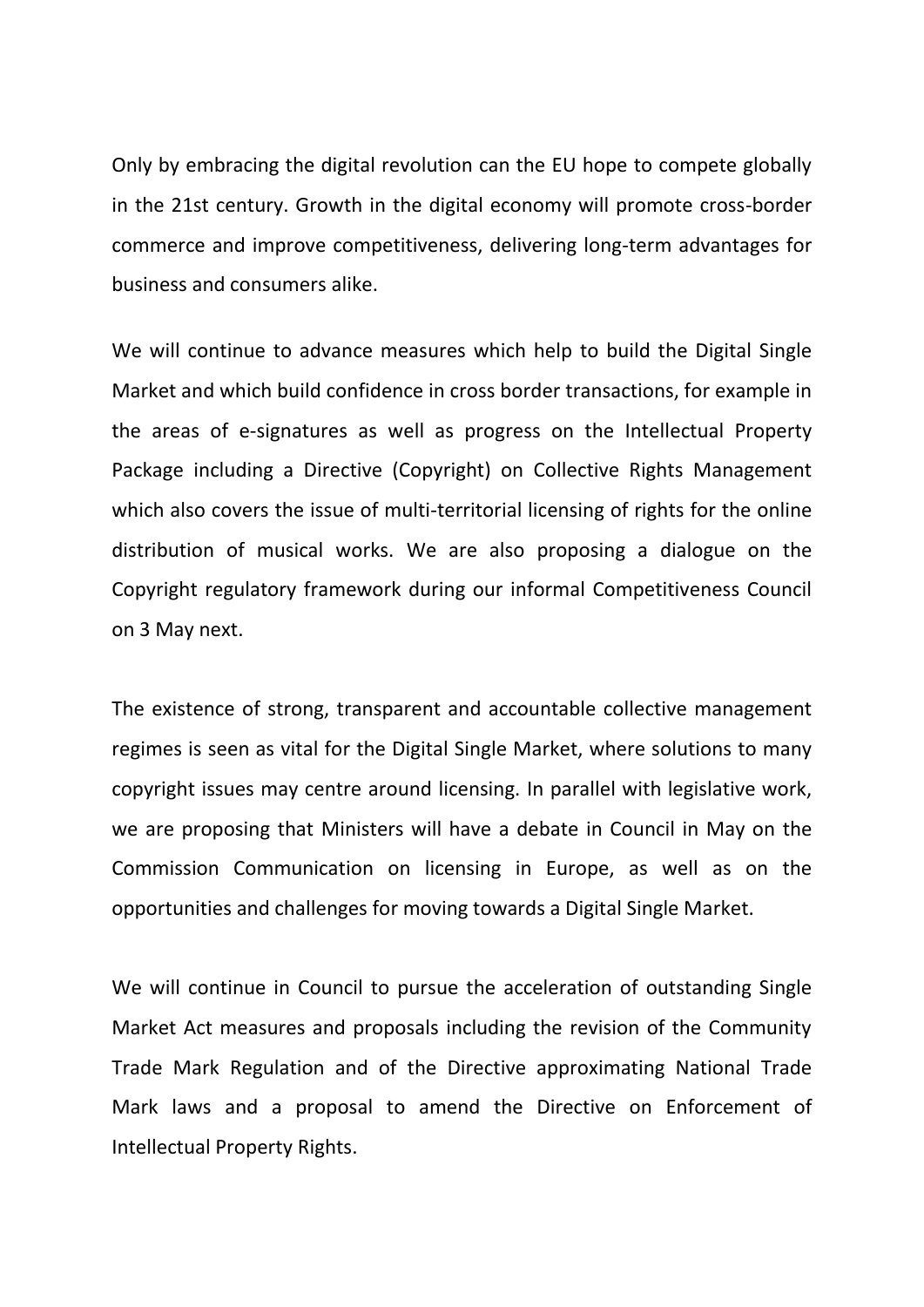Ratification of the Agreement of a Unified Patent Court and agreement on the Regulations on the Unitary Patent Protection and the applicable translation arrangements is a priority to enable the benefits of reduced cost of Patent litigation. We will work to facilitate the formal signing at the margins of the February Competitiveness Council.

Our priorities also include the finalisation of the work in relation to the three Public Procurement Directives. With the European public procurement market accounting for approximately 19% of EU GDP, the reform of the public procurement rules offers a significant opportunity to foster growth and innovation across Europe. Significant progress was made under the Danish and Cypriot Presidencies in respect of the public procurement proposals with agreement on a general approach reached at the December Competitiveness Council meeting.

This agreement was reached following an extensive schedule of Council working group meetings. I am aware that the Committee, the Rapporteurs and Shadow Rapporteurs have made considerable efforts to advance discussions on the package of proposals and have worked through a large number of amendments. These are complex proposals of fundamental importance to the public procurement market across Europe and I believe that the hard work put in by both Parliament and Council while considering their respective amendments should allow us to have a very productive engagement in order to reach agreement on all three proposals.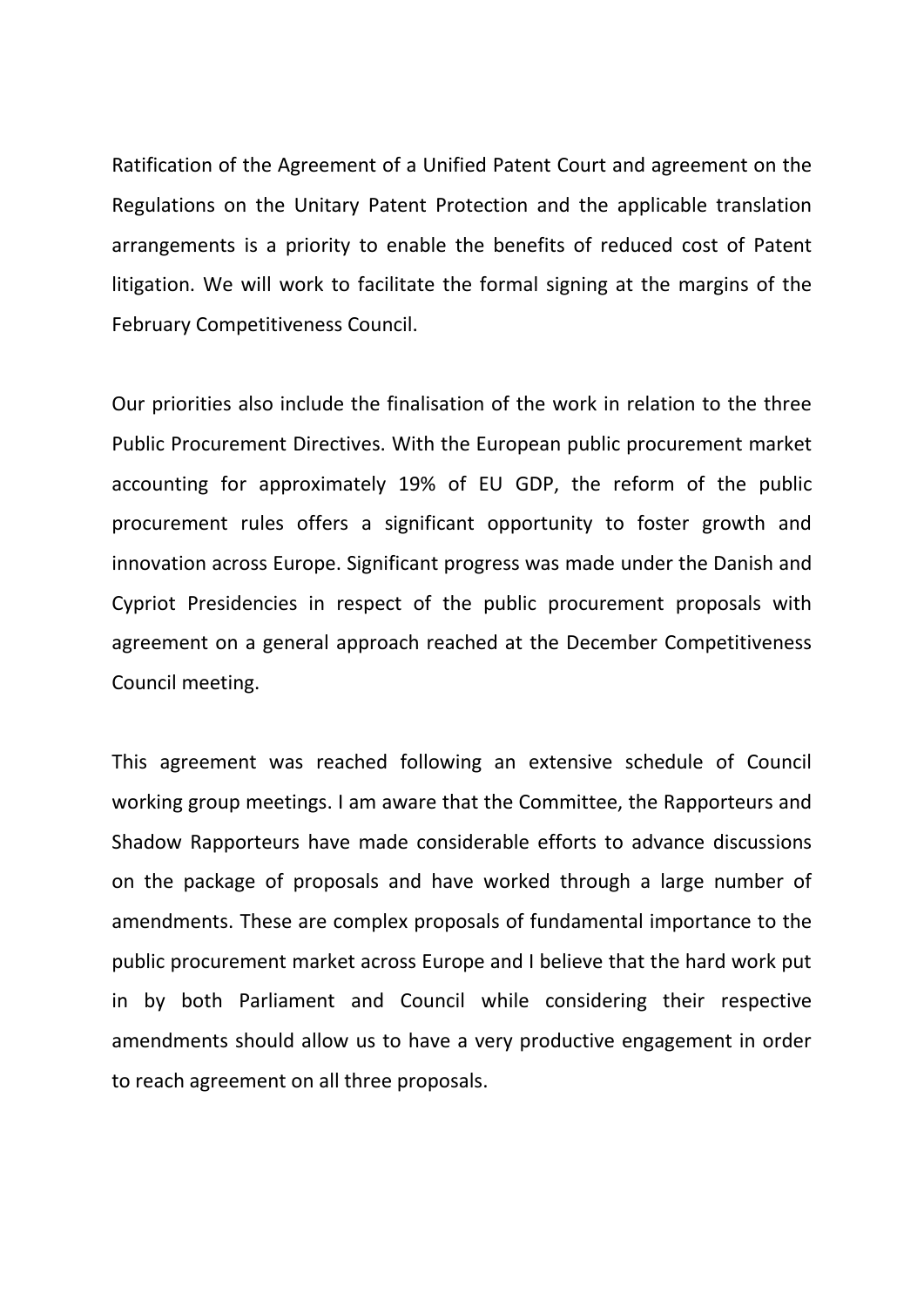To facilitate the process of negotiations we have already established informal contacts with you, Chair, and with the Rapporteurs Mr. Tarabella and Mr. Juvin. The positive nature of the interaction gives me confidence that we can work together in the necessary spirit of compromise with the objective of coming to political agreement during the Irish Presidency.

The modernisation of the recognition of Professional Qualifications across the Union to enhance mobility within the Union is a priority and we will be seeking to build on the work done by the Danish and Cyprus Presidencies. The dossier falls within the remit of my colleague Minister Ruairi Quinn and he has asked me to convey his regrets that he is unable to join you here this afternoon.

The Presidency's clear aim is to achieve agreement on what is a complicated and detailed dossier. I note that the Committee voted on this file only this morning and Council will now move to consider the contents of the report without delay. Compromise will be required amongst Member States and within the European Parliament to achieve agreement on sensitive political issues, but we are convinced that the good work undertaken in this Committee and the Council Working Group can allow this file to be completed.

We will also continue to progress and seek a General Approach on proposals on accounting and auditing measures under the EU action plan for Company Law and Corporate Governance.

We will endeavour to advance the negotiations on the Posting of Workers Directive and hope to facilitate a General Approach.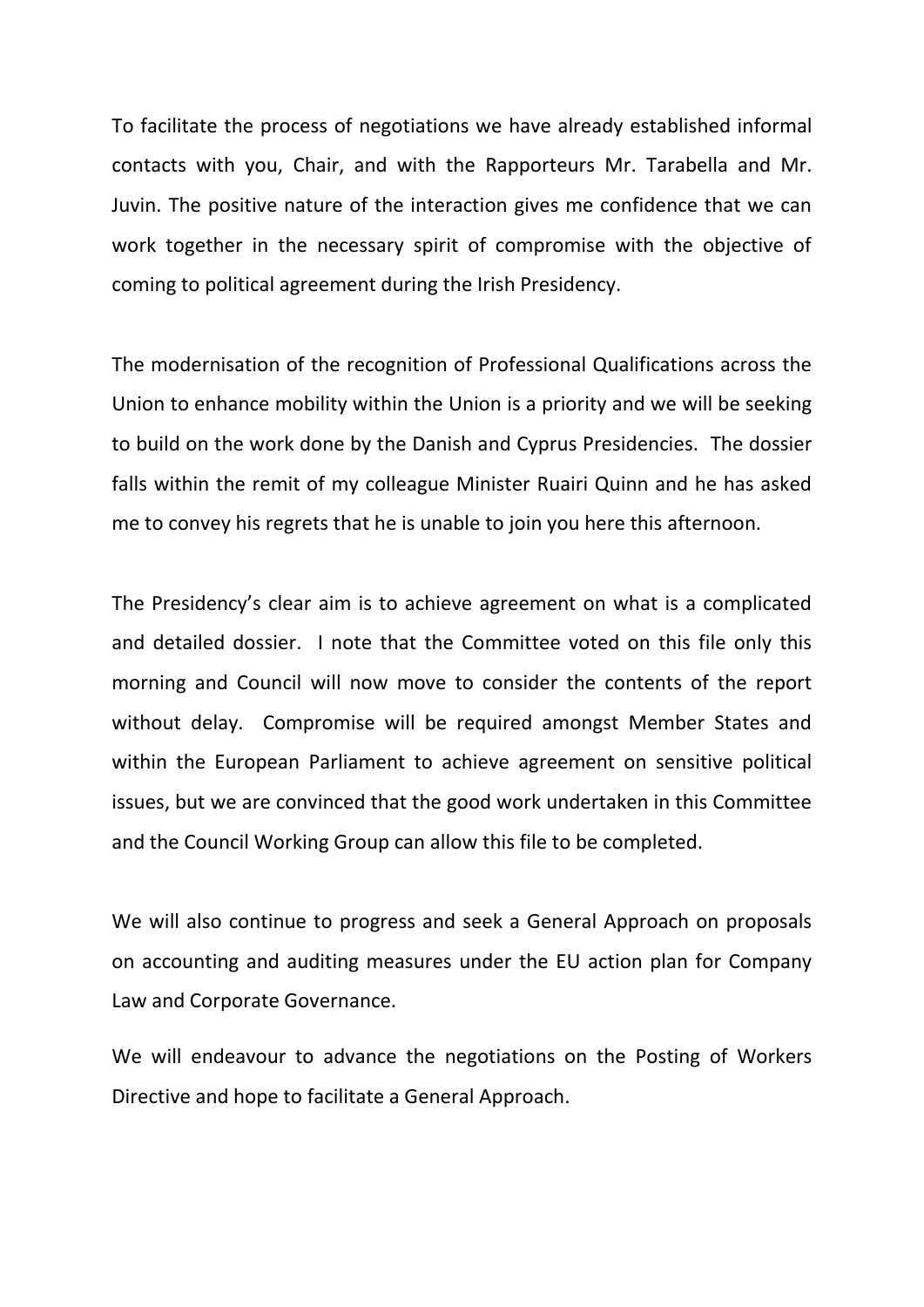Ireland supports the further efforts to improve the operation and governance of the Single Market as the cornerstone of the Union and as a lever for increasing competitiveness, growth, productivity and mobility in Europe. I know we are also in agreement that measures already adopted should be properly and fully implemented and functioning on the ground in all Member States and I believe that Mr. Schwab's report on this matter is before the Committee today. We will work with the Commission to maximise the potential and benefits of the Services Directive. Despite rules facilitating free movement of goods and services, businesses still have to deal with unreasonable and unnecessary red tape and sometimes discriminatory practices and barriers.

That is why it is important that together we must work towards agreement on new approaches to tackling 'red tape' and assess further methodologies and mechanisms for delivering smart regulation. The Irish Presidency will build on the progress already made in reducing business costs by the administrative burden reduction programmes carried out by the Commission and Member States.

In regard to the future operation of the Union Customs Code, our Presidency aims to reach an agreement on the Code with the Parliament and to secure adoption of the proposal.

## Consumer Issues

I now wish to turn to consumer issues, particularly consumer protection and empowerment.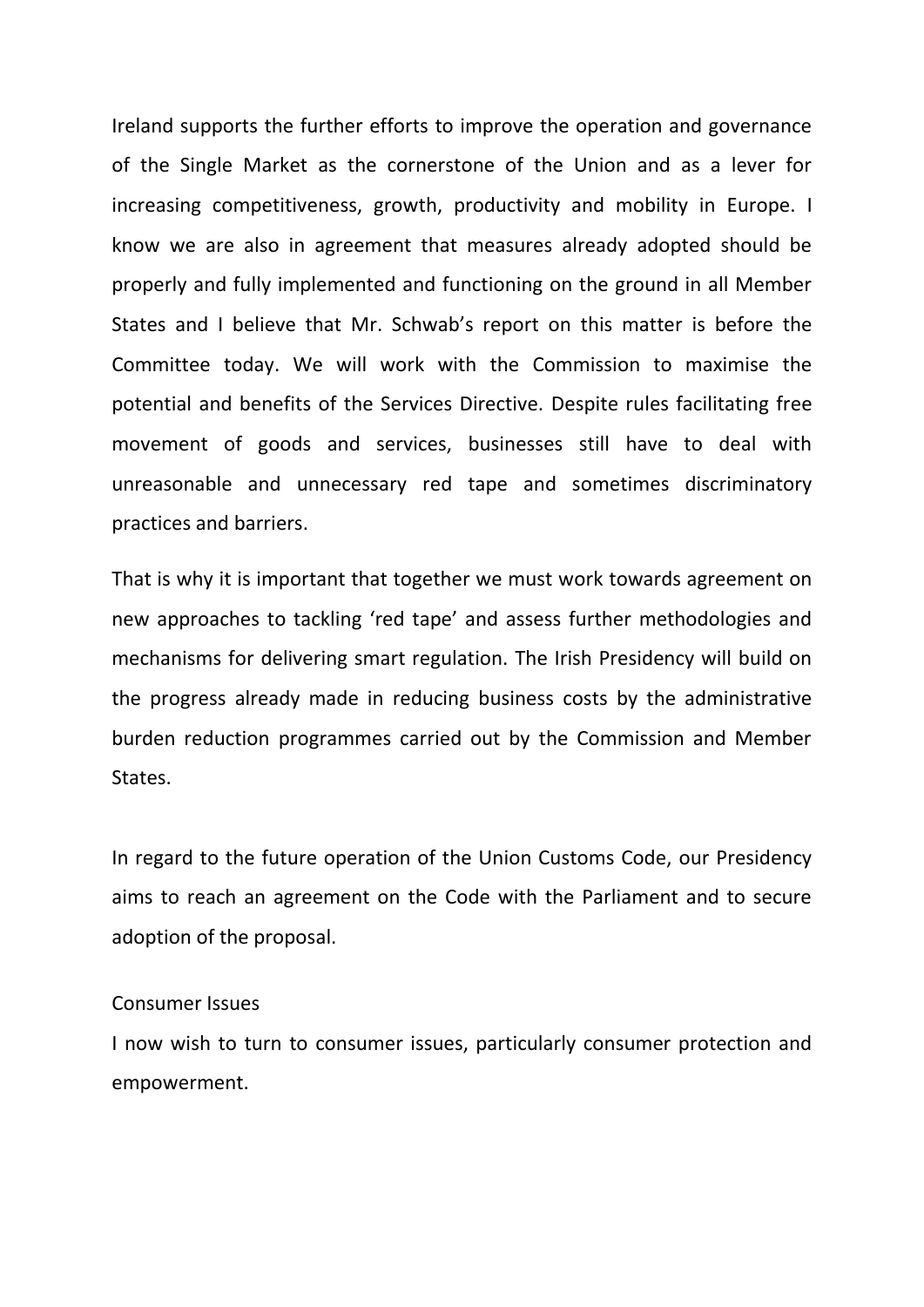The forthcoming proposals on a revision of the general product safety directive and a new market surveillance measure will be important initiatives that will commence during the Irish Presidency. It would be the intention of the Irish Presidency to advance discussions on these dossiers to ensure that they will be finalised, in co-operation with the Parliament, by spring of 2014. Such proposals go to the core of what the EU can achieve on behalf of consumers, not only in terms of consumer safety, but also in terms of engendering and increasing consumer confidence. This is particularly relevant in this European Year of the Citizen and also in the context of the current financial situation in which we find ourselves.

Under the Irish Presidency, we will be working closely with the Parliament to finalise work on the Consumer Programme which will establish a firm base for implementation of the Consumer agenda, the importance of which I share with your Committee. Such close working ties with the Parliament will also build on the positive working environment to date on the proposals to align a suite of nine existing technical directives with Decision 768/2008 in the so-called Technical Harmonisation (NLF) package.

I would also like to formally record my appreciation for the fruitful discussions between the Parliament and the Council during the Cypriot Presidency in relation to the Directive on Alternative Dispute Resolution (ADR) and the related Regulation on Online Dispute Resolution (ODR) for consumer dispute resolution and I look forward to a similar fruitful working relationship with the Parliament during the Irish Presidency.